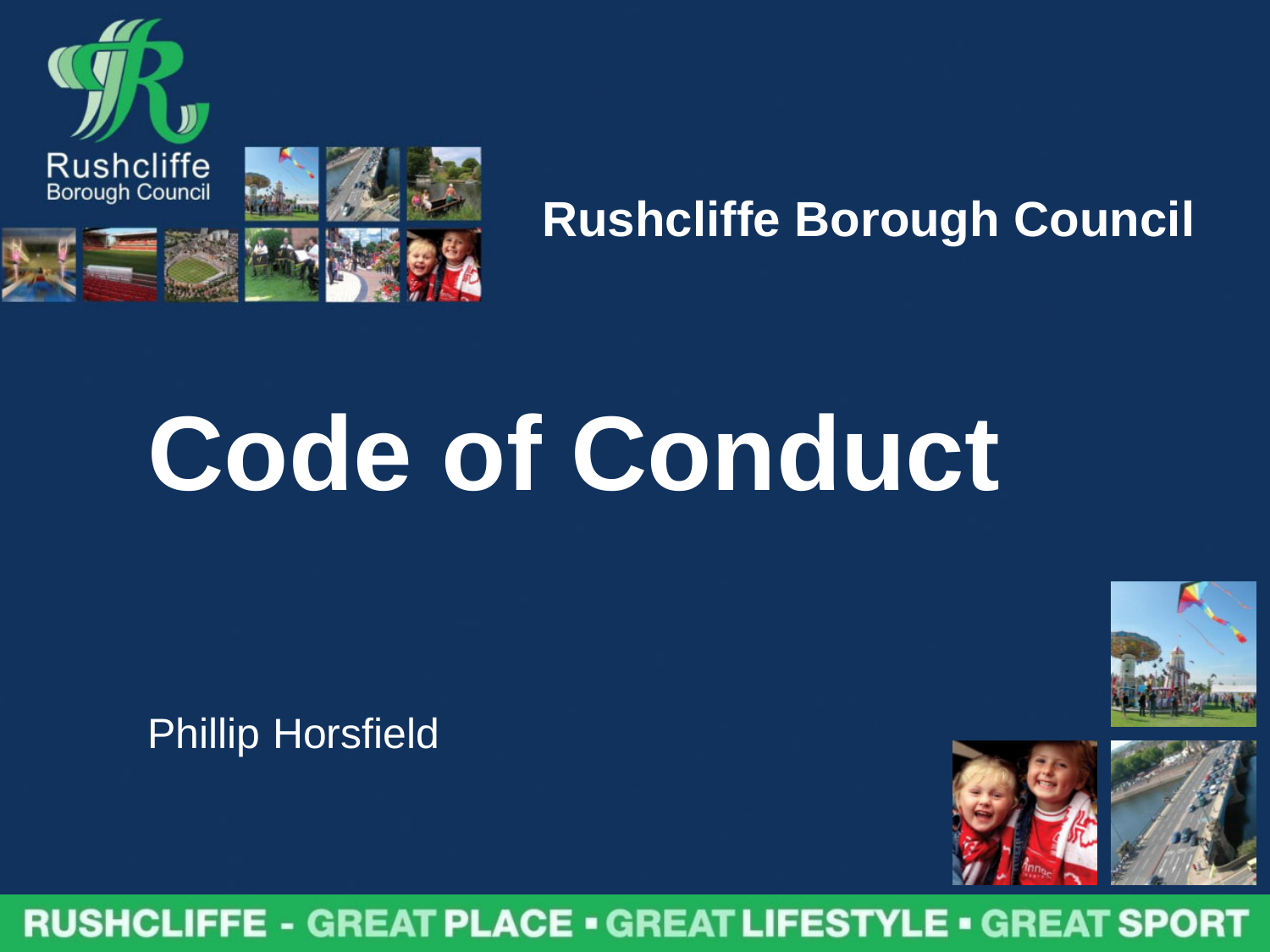



### **Why a new Code?**

Localism Act 2011 abolished Standards Board for England and the model code of conduct. It also aimed to streamline the process for dealing with complaints

### The Act requires that **'relevant authorities'**:

- $\triangleright$  Must promote and maintain high standards of conduct  $-$ Section 27 (1)
- $\triangleright$  Adopt a code dealing with the conduct expected of Councillors (when acting as Councillors) - Section 27 (2)
- 'Parish Councils' are considered to be relevant authorities - Section 27(6)(d)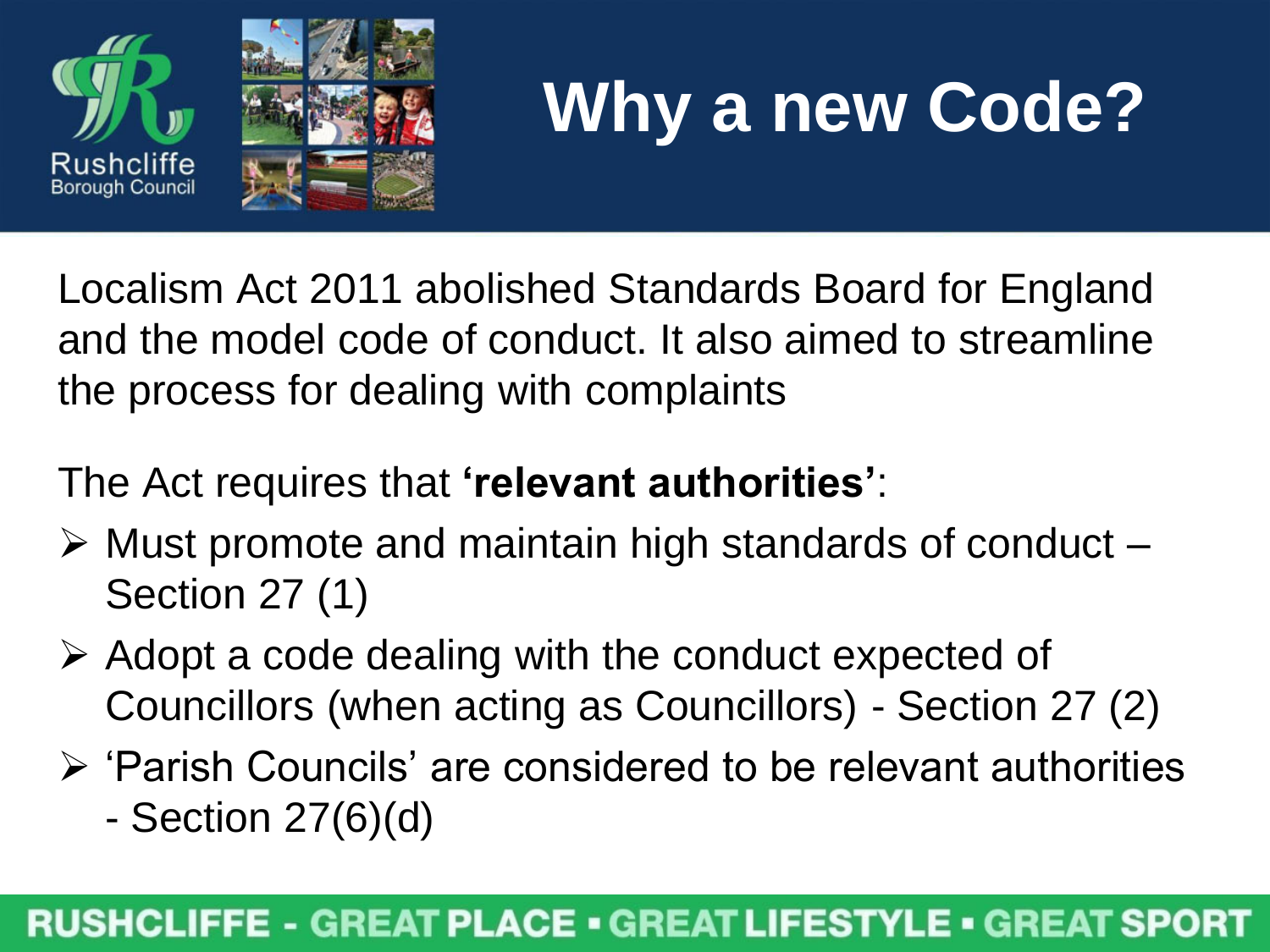



### **Code Principles**

- $\triangleright$  Codes adopted must be consistent with the 7 Nolan principles of standards in public life:
	- *Selflessness, Integrity, Objectivity, Accountability, Openness, Honesty, Leadership*
- $\triangleright$  Parish Council's given some freedom to determine their Code
- $\triangleright$  The Code must also include provisions 'the authority considers appropriate' for registering pecuniary and non pecuniary interests
- $\triangleright$  Details of pecuniary interests are set out in Regulations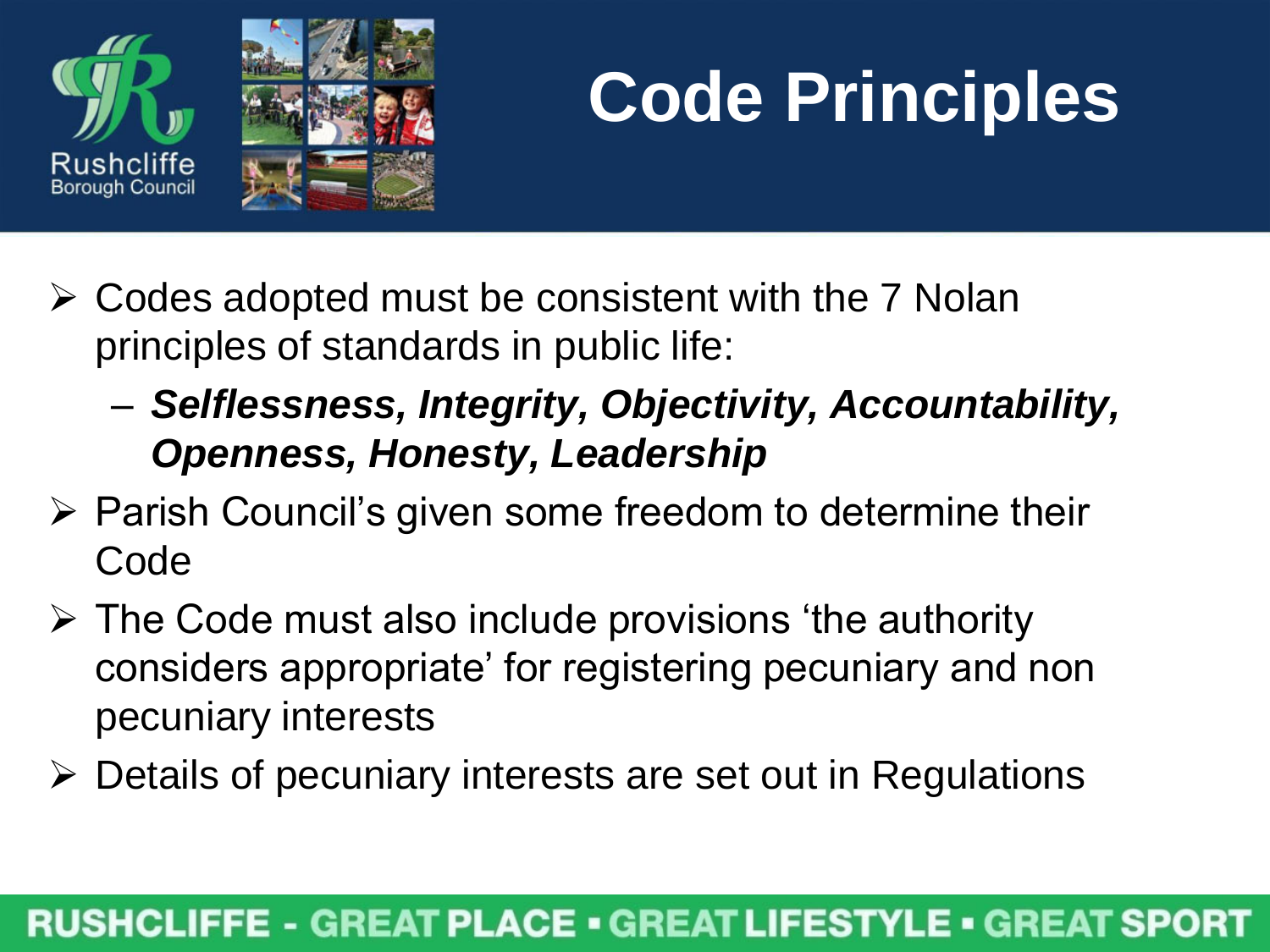





- $\triangleright$  All Parishes have been operating their own Code for a while
- ▶ Borough Council has a Code
- ▶ Parish Councils can use the same Code or agree their own
- $\triangleright$  It is for the Parish Council to set the standards it expects and set them out clearly in their Code
- $\triangleright$  Parish Councillors must register their interests
- **► Both the Borough Council and the Parish Councils have to** publish the register on website if they have one
- $\triangleright$  The RBC Code covers requirements in the DPI Regulations (i.e. the potential criminal offences for not disclosing)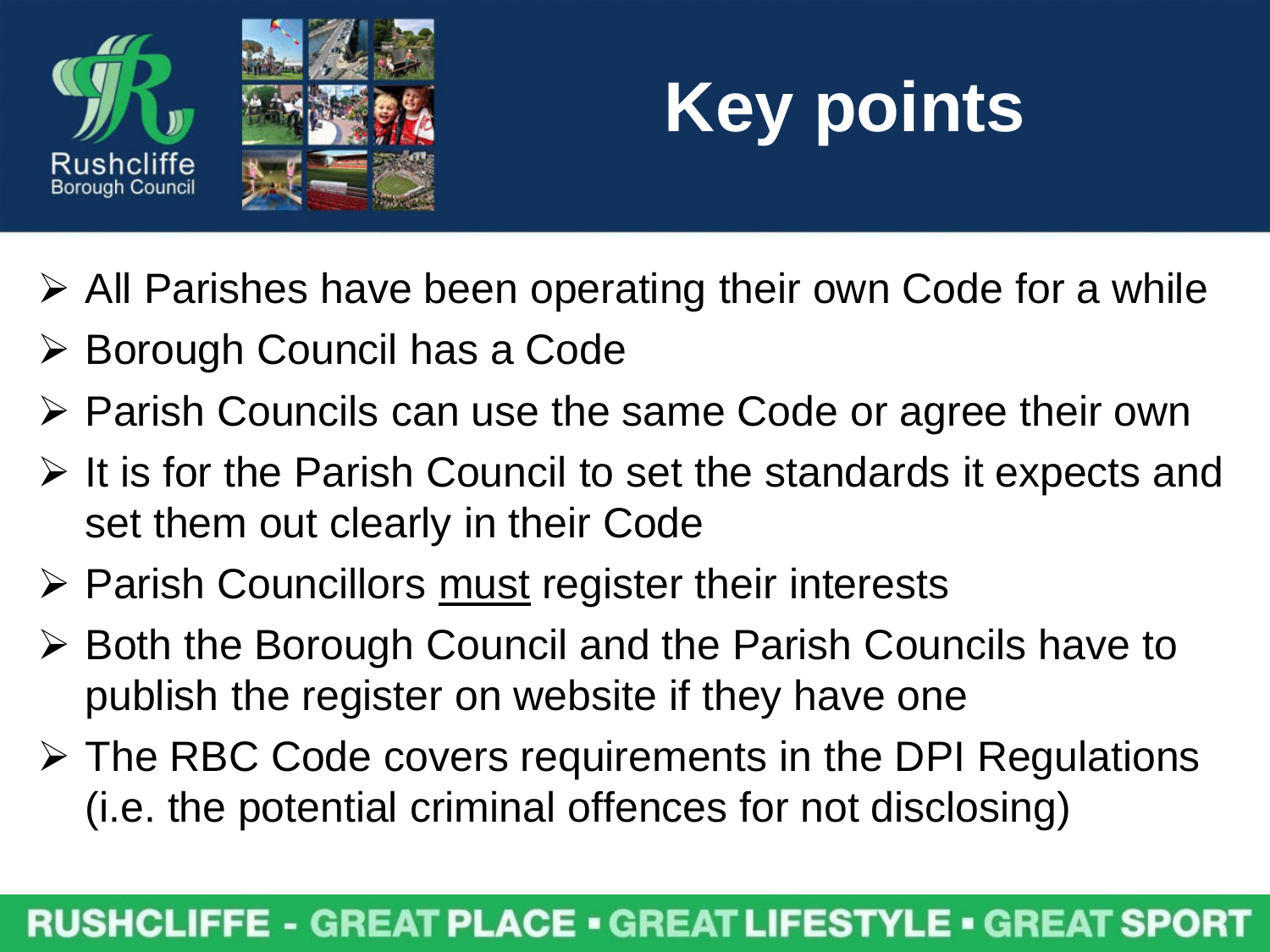



- The Disclosable Pecuniary Interests require registration of pecuniary interests if it:
	- *Is in the Members interest, or*
	- *Is in the interest of their spouse or civil partner, a person they are living with as husband or wife, or a person they are living with as spouse or civil partner*
	- *and the Member is aware that that other person has the interest*
- $\triangleright$  DCLG state that this gives an assurance that members are not putting their own interests ahead of those of the public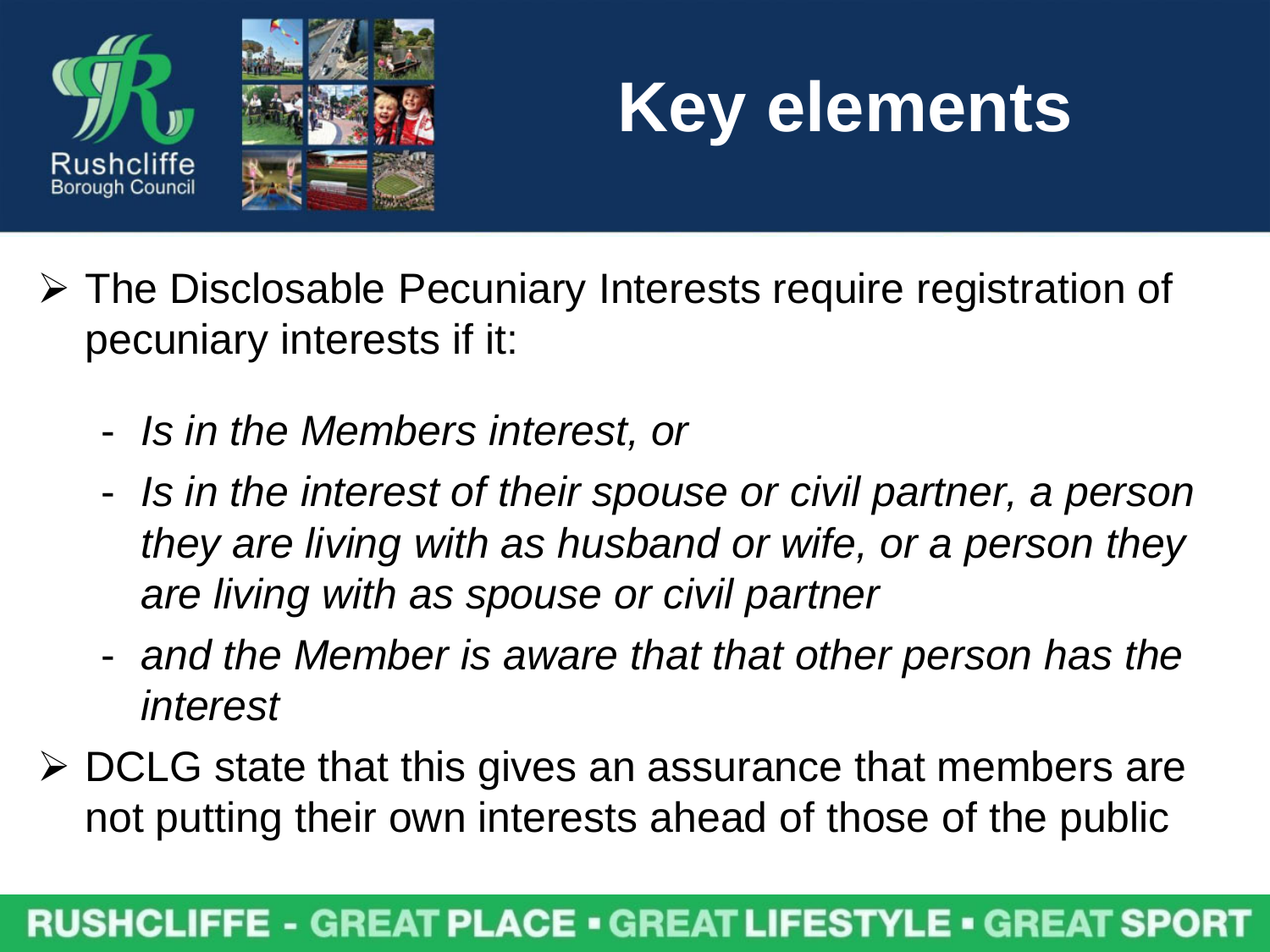



- $\triangleright$  If a member has a disclosable pecuniary interest in a matter to be, or being considered at the meeting they may **not**:
- *Participate in any discussion of the matter at the meeting, or*
- *Participate in any vote taken on the matter at the meeting*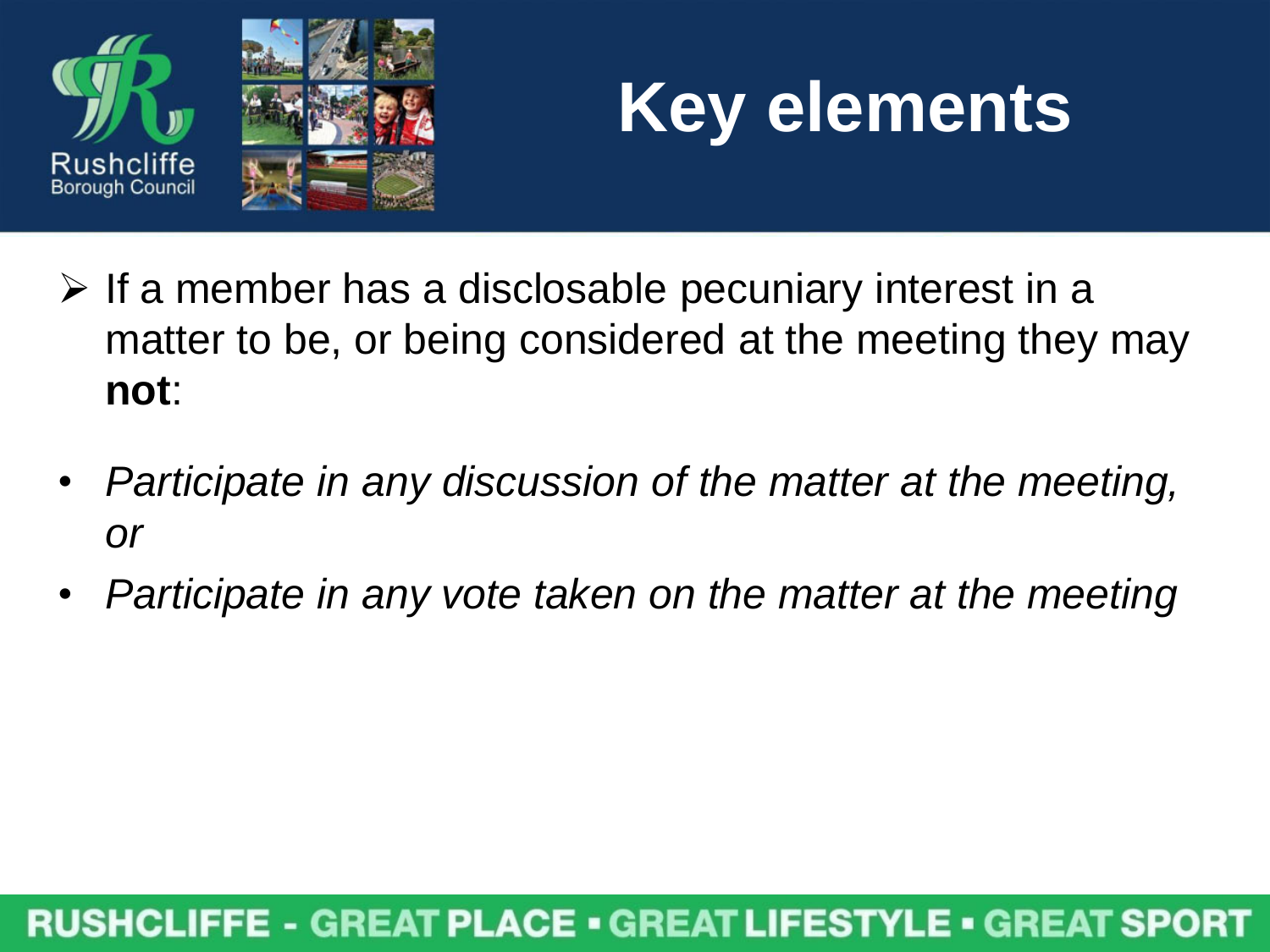



### **Complaints**

- Complaints about Councillor Conduct must still be made to the Borough Council's Monitoring Officer in writing
- ▶ Borough Council has a Complaints procedure setting out how complaints will be handled
- The Borough Council has in place an 'Independent person' (Mr John Baggaley) whose views are sought and taken into account when an allegation is made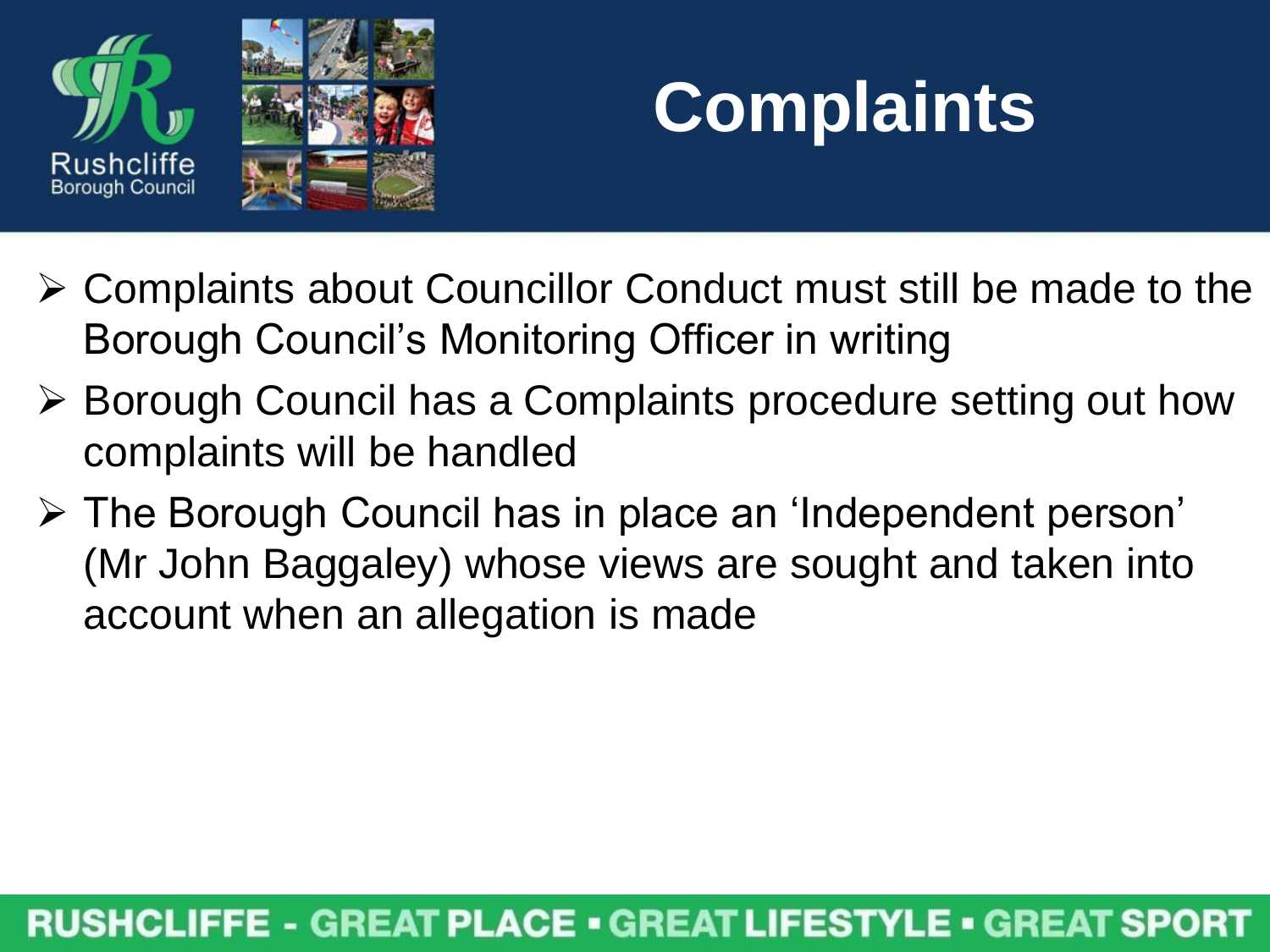



### **Investigations**

- Matter for the Borough Judgement matter for Parish and will have advice from Standards Committee
- Monitoring Officer make initial determination whether or not to investigate.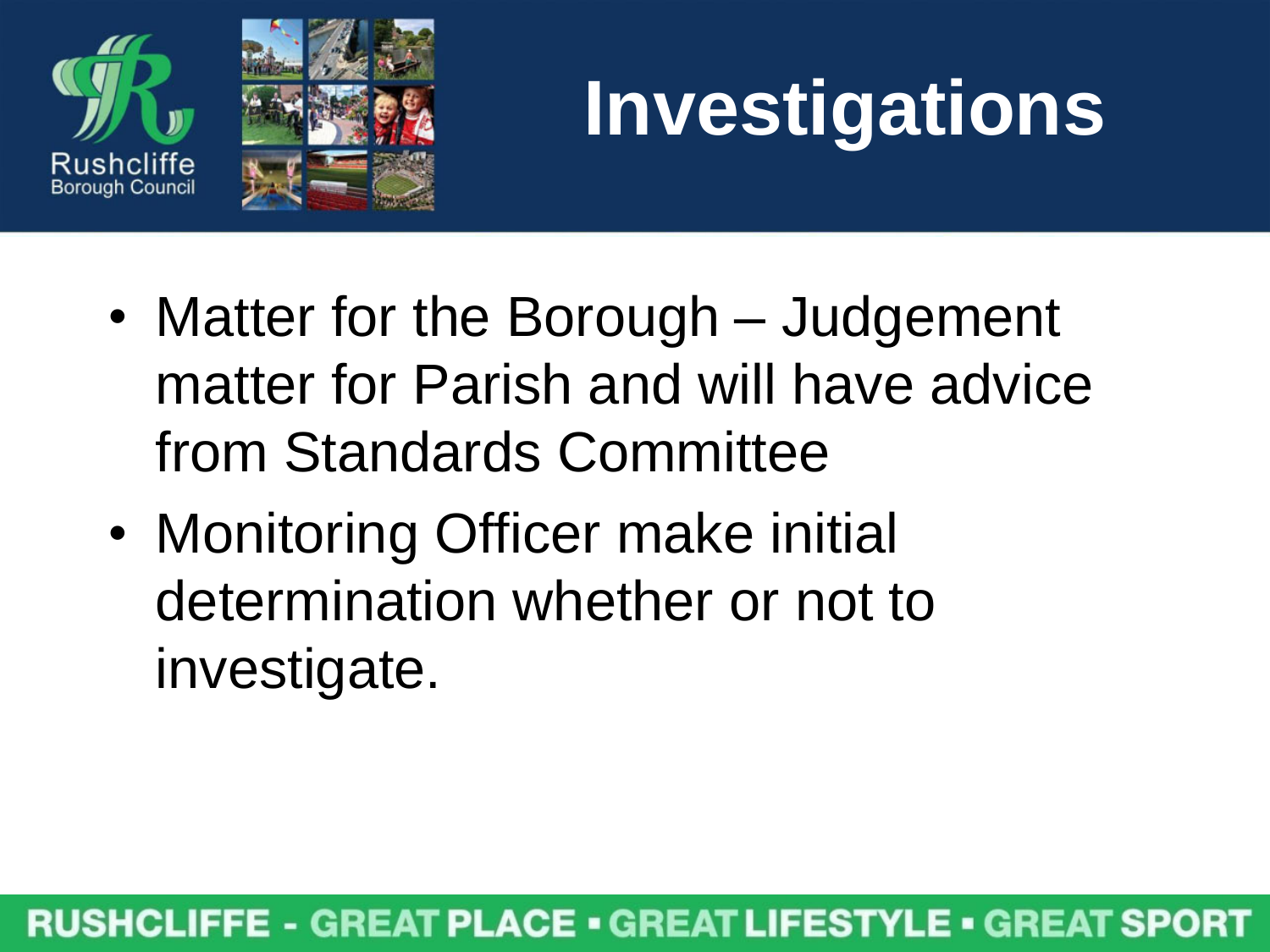





- Limited in range and is intended to allow self regulation
	- Report to Full Council
	- Remove from outside appointments
	- Recommend to Group Leader removal from Committee(s)
	- Withdraw facilities
	- Bar from offices and put on simple point of contact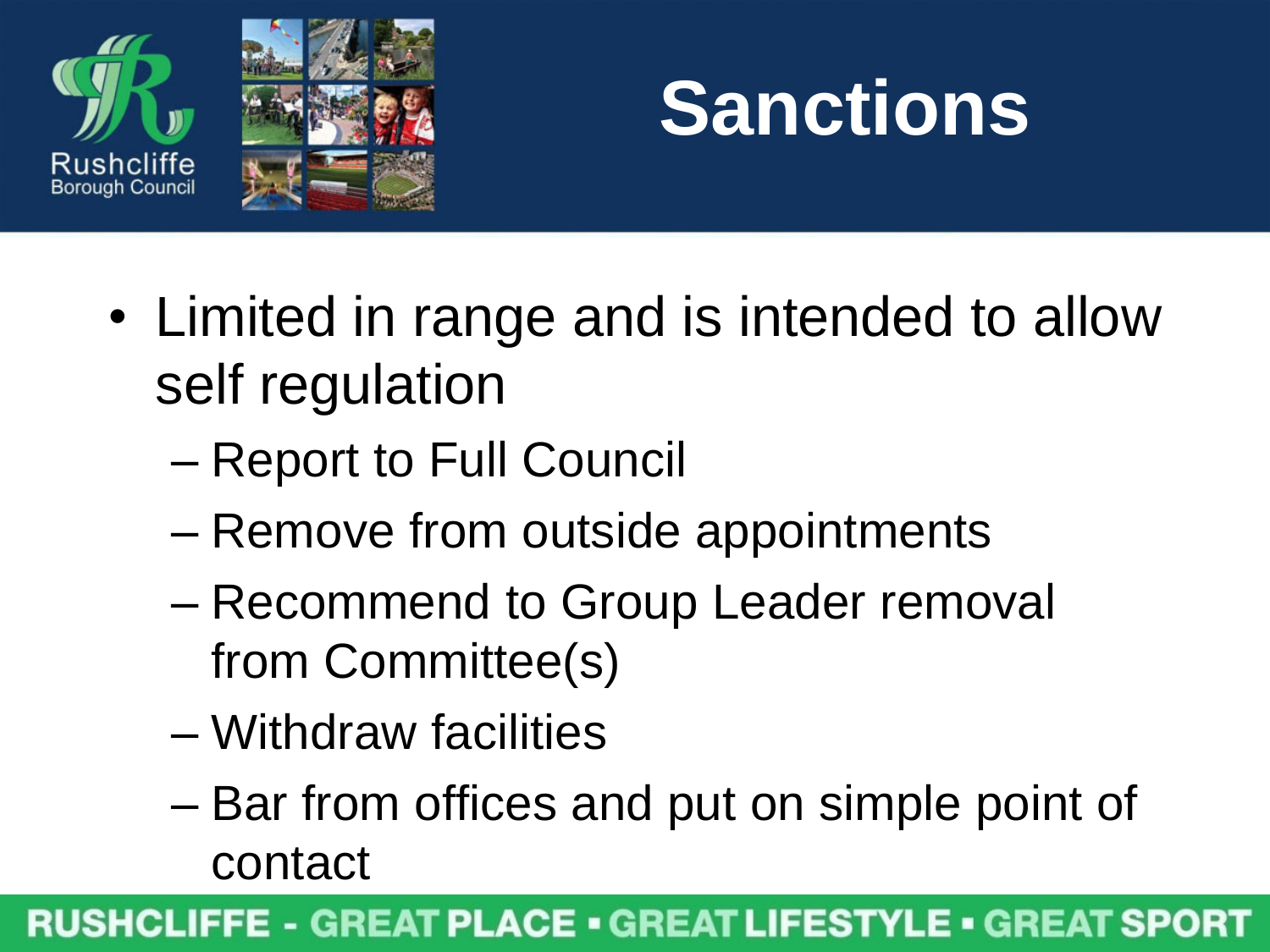



## **Dispensations**

- Parish/Town Council grant their own dispensations
- Can be granted for up to 4 years
- Only if:
	- So many members have DPI's that it would impede the transaction of the business
	- Without the dispensation the strengths of political groups on the body would be so upset as to alter the likely outcome of any vote on the matter.
	- The grant of the dispensation would be in the interests of the inhabitants of the Council's areas; or
	- It is otherwise appropriate to grant the dispensation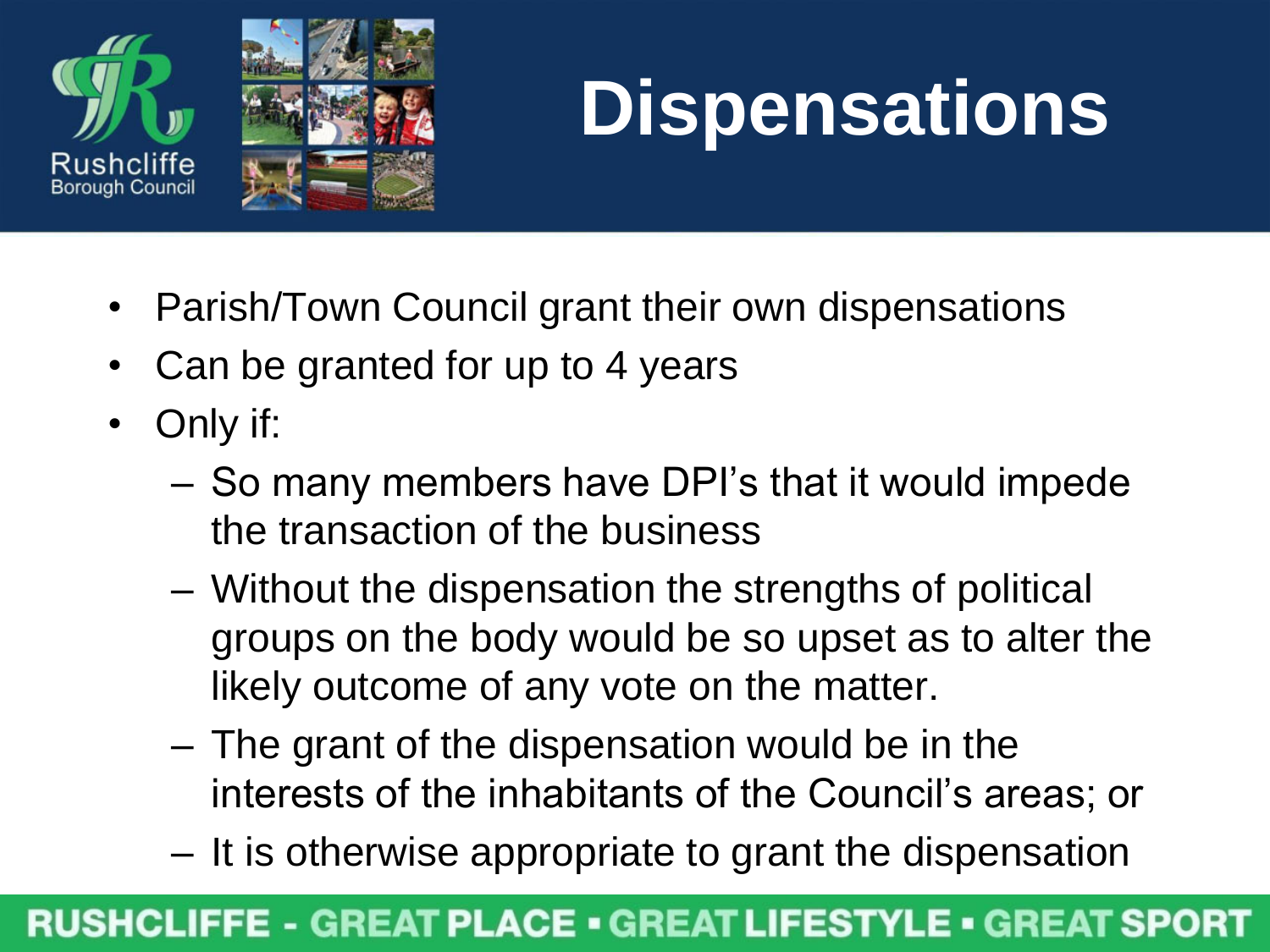



### **Predetermination**

- Predisposition vs Predetermination!
- R v Bridgend CBC
	- ""they must approach their decision making with an open mind in the sense that they must have regard to all material considerations and must be prepared to change their views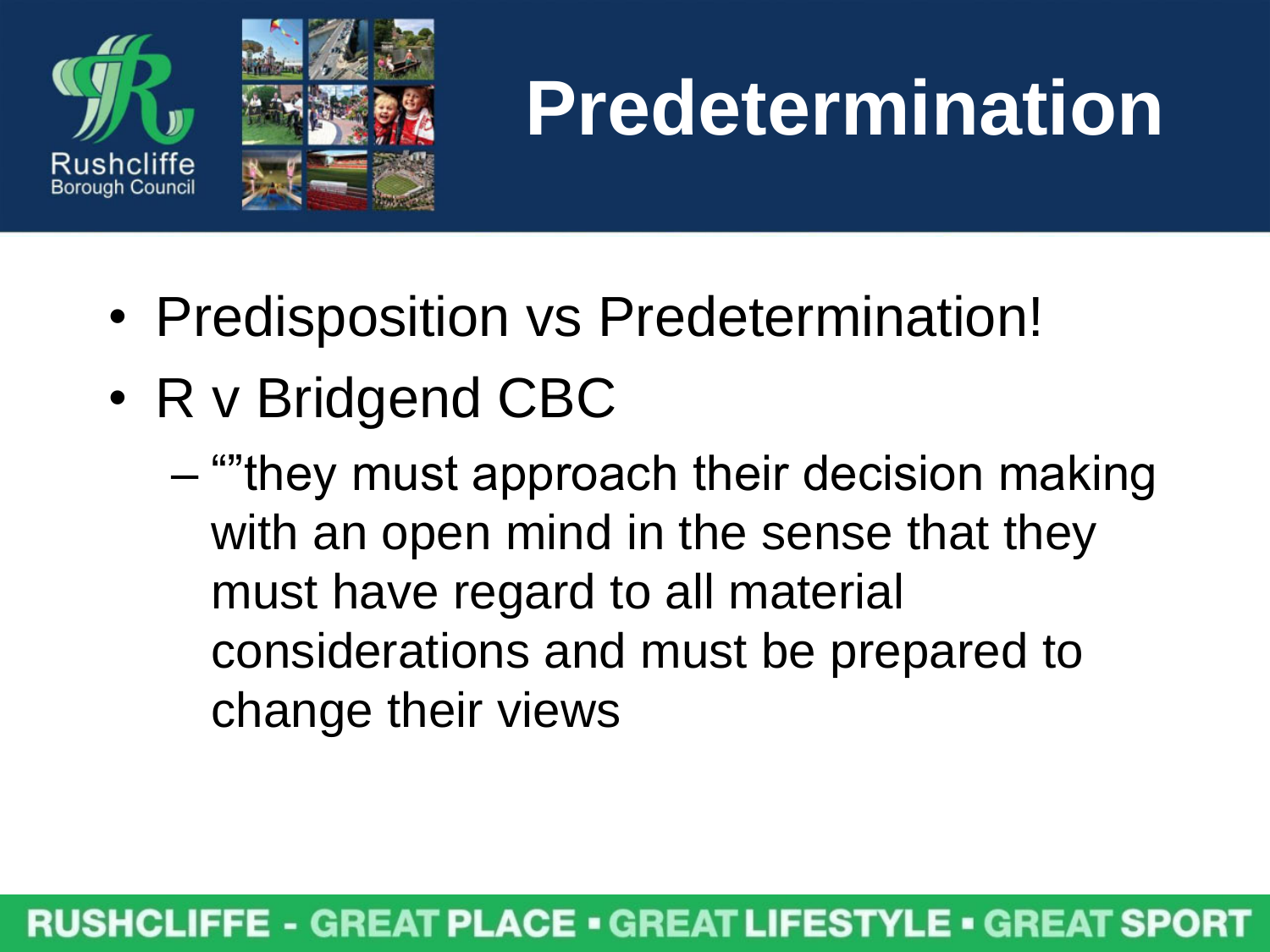



# **Predermination Continued…**

- Localism Act 2011
	- A decision maker is not to be taken to have had, or to have appeared to have had, a closed mind when making a decision just because
		- The decision maker had prevoiusly done anything that directly or indirectly indicated what view the decision maker took or would or might take in relation to a matter; and
		- The matter was relevant to the decision